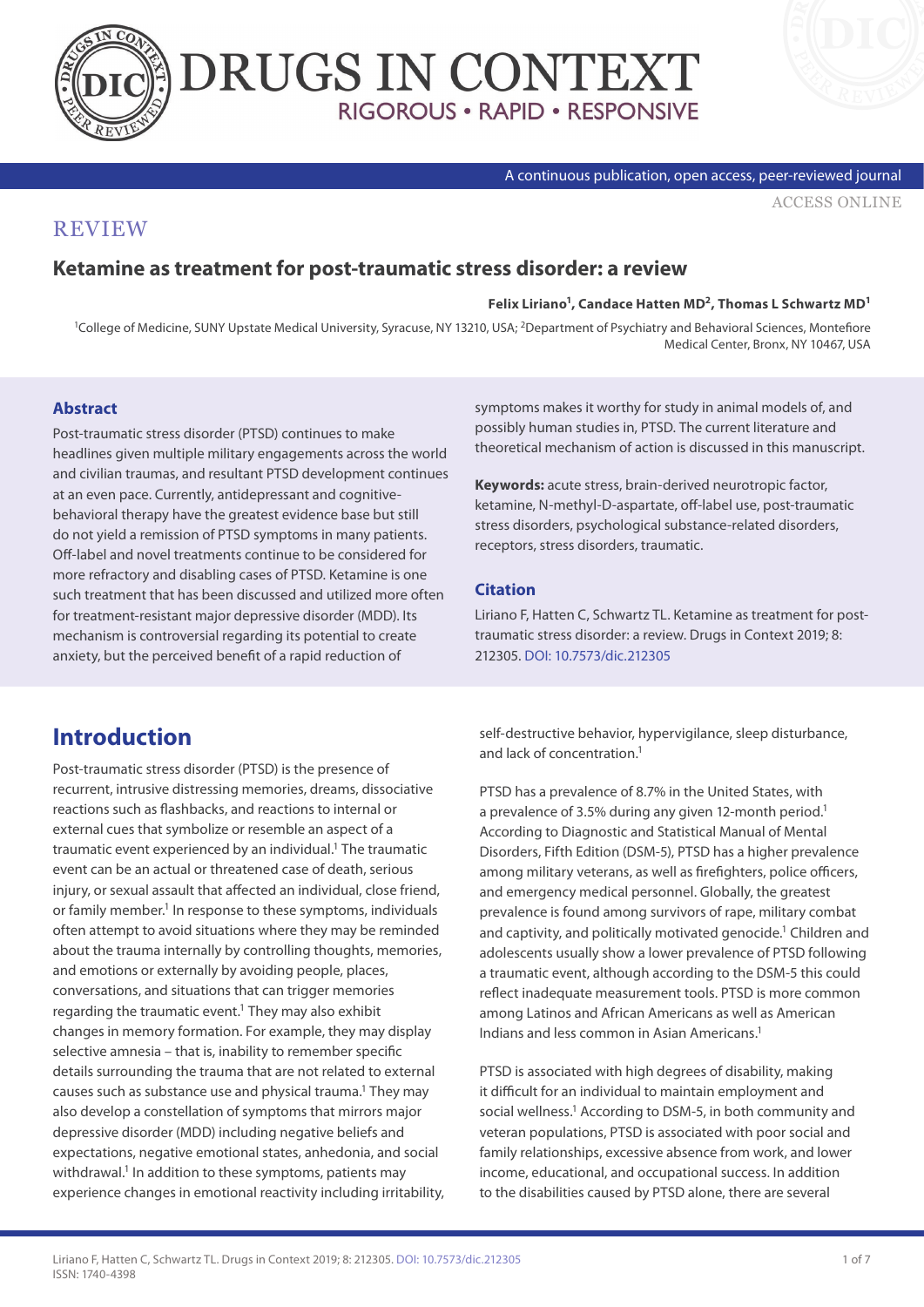comorbidities associated with the disorder. Individuals with PTSD are 80% more likely than those without PTSD to meet the diagnostic criteria for at least one other mental disorder.<sup>1</sup> In males, conduct disorder and substance use disorder are common. Other disorders that commonly co-occur include MDD, alcohol use disorder, and anxiety disorders.

The Veteran's Administration/Department of Defense currently includes the use of selective serotonin reuptake inhibitors (SSRIs) for use as pharmacotherapy for PTSD.<sup>2</sup> The SSRIs included in this recommendation are sertraline and paroxetine. Although SSRIs are one of the primary modes of pharmacotherapy for PTSD, there are many drugs that may also be used. For example, serotonin–norepinephrine reuptake inhibitors (SNRIs), such as venlafaxine, are also listed as a recommendation for monotherapy in PTSD.<sup>2</sup> Other classes of drugs that may be used include imipramine and phenelzine – a tricyclic antidepressant (TCA) and monoamine oxidase inhibitor, respectively.2 These medications are listed with caution though, as they may have potentially serious side effects. One novel treatment not typically included in guidelines is ketamine.

Some researchers suggest that the symptoms experienced in PTSD may be caused by a loss of synaptic connectivity. The stress experienced in PTSD may impair the functioning of synaptic connectivity, which is mostly mediated by glutamate.<sup>3</sup> As glutamate synapses play a crucial role in these neuronal circuits, it is possible that the use of ketamine may enhance synaptic connectivity in these circuits, ultimately reversing the effects of stress.<sup>4</sup> Other researchers have examined how prophylactic use of ketamine may have a protective effect against the development of stress-related disorders.<sup>5</sup>

The clinical background to PTSD and potential use of ketamine is summarized in Box 1. There is a relative paucity of literature regarding the use of ketamine to treat PTSD compared to that emerging for use in refractory MDD management. However, some data exist, and they will be reviewed next.

# **Ketamine pharmacotherapy and mechanism of action**

Ketamine has been traditionally used as an alternative to general anesthesia. It produces 'dissociation' between the thalamaco-neocortical and limbic systems.<sup>6</sup> This dissociation is thought to be both functional and electrophysiological in nature. Clinically, individuals given ketamine exhibit a state of catalepsy in which the eyes remain open and have a slow nystagmus.<sup>6</sup> During this state, the individuals maintain corneal and light reflexes.6 Patients become flaccid, but are awake. Ketamine doses here tend to be higher than those used in the MDD management. Minor central nervous system (CNS) changes have been reported and include disruption of an individual's ability to understand the environment and organize thoughts leading to emergence delirium or psychosis.7

Ketamine activity occurs at the N-methyl-D-aspartate-type glutamate (NMDA) receptor as an antagonist.<sup>8,9</sup> It has been studied in greater detail recently due to its potential use as an antidepressant agent.<sup>10</sup> NMDA receptor activation has been shown to increase formation of spontaneous intrusive memories (depressive or anxious), and high activity of the NMDA receptor may be a risk factor for actually developing PTSD.11 As ketamine functions as an antagonist to the NMDA receptor, it may be a promising drug target to lower PTSD symptoms as such.

## **Rationale for use of ketamine**

PTSD has been described as a state of hyperarousal plagued by intrusive thoughts, flashbacks, and nightmares. Given that these intrusive thoughts have been linked to NMDA over activity, animal studies have shown some of the potential anxiolytic properties of NMDA antagonism by using ketamine. Zhang and colleagues conducted an animal study in which mice and rats were subjected to contextual fear to simulate PTSD.10 In this study, rats were subjected to inescapable foot shocks and were subjected to a time-dependent sensitization (TDS).

#### **Box 1. Clinical background to PTSD and potential use of ketamine.**

- 1. PTSD is often a difficult-to-treat psychiatric disorder, and currently there exists only one pharmacological class of medication approved for the treatment of these symptoms. The SSRIs offer a treatment advantage of a low side-effect rate, but unfortunately a full remission of PTSD symptoms is often difficult to obtain.
- 2. Off-label augmentation options exist (atypical antipsychotics, mood stabilizers, hypnotics, and anxiolytics), but all have limited trials and limited efficacy in regard to PTSD treatment.
- 3. Ketamine is a controversial controlled medication that is gaining popularity in its off-label use in treatment-resistant MDD where it is noted to have an ultra-rapid onset of efficacy but also is limited by its offset of effect over 1-2 weeks.
- 4. Ketamine likely is more controversial in the use for anxiety disorder as it dampens NMDA receptor activity, and there are some thoughts that it may theoretically increase anxiety instead of helping. Given the treatment-resistant nature of PTSD for many patients, the potential benefit of developing a safe ketamine protocol may be warranted in a similar manner to that of its use for MDD.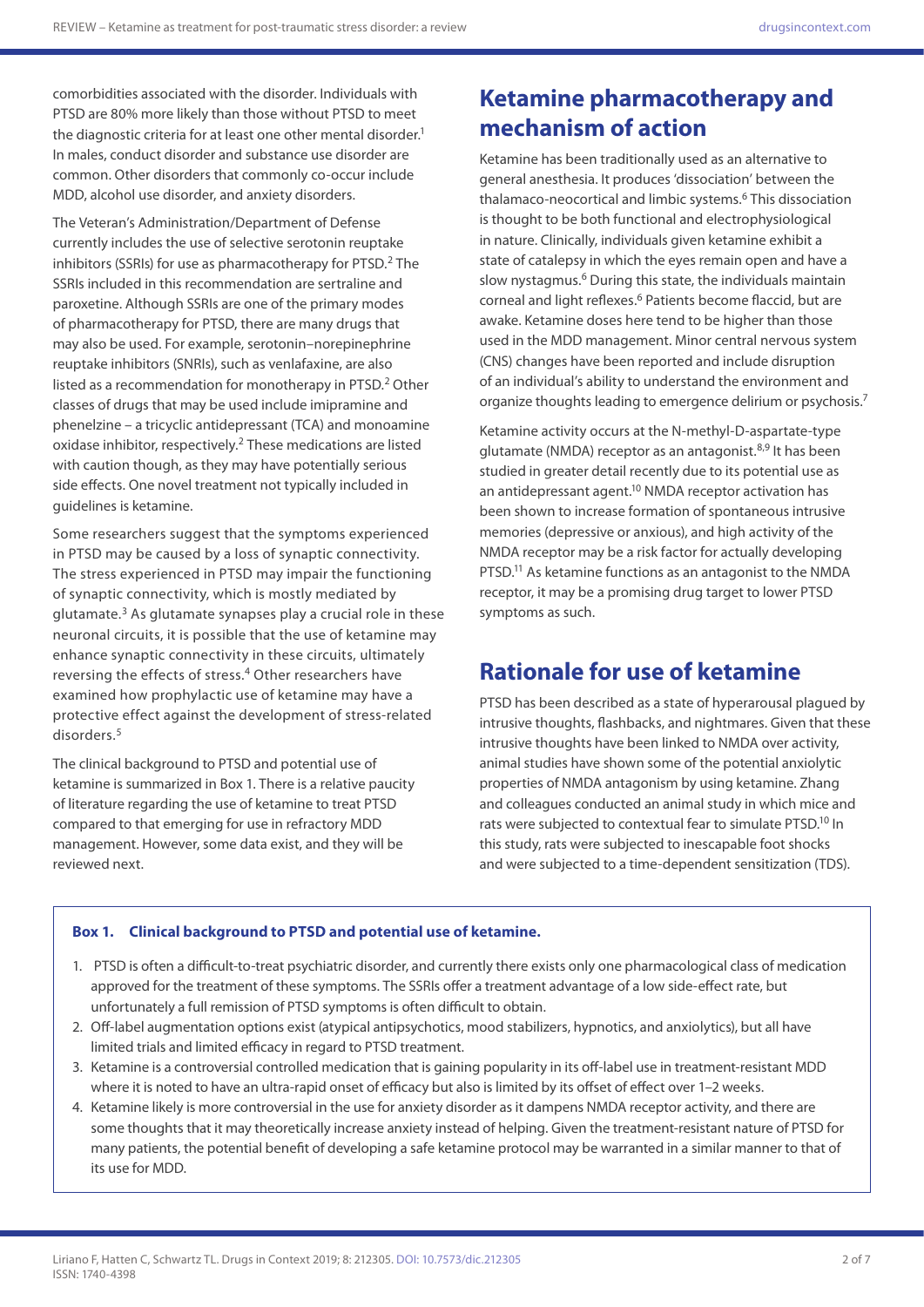The rats were restrained for 2 hours, then placed in a cylinder filled with water and forced to swim for 20 minutes; then, after a 15-minute rest period, they were given diethyl ether until they lost consciousness.10 Zhang and colleagues repeated the TDS after a 1-week recovery period. During this period, the mice and rats were treated with daily ketamine dosed in the morning according to weight.<sup>10</sup> The positive controls were treated with sertraline, an SSRI, considered a first-line therapy.

Zhang and colleagues ruled out ketamine's effect on locomotor activity in the mice and rats by testing the number of crossing and rearing with lines. Rearing is a measure of activity and exploratory behavior, often used in open fields and mazes. There was no significant difference in the number of rearings or line crossing between the control and experiment groups of the mice and rats. This determined that neither the ketamine nor the exposure to traumatic stimuli affected locomotor activity.<sup>10</sup> In mice, there was a significant increase in contextual freezing in the foot shock group, indicating that a legitimate traumatic response was formed. Zhang and colleagues confirmed that chronic ketamine use next allowed for a significant decrease in the contextual freezing episodes that occurred in the foot drop group. There was also a significant decrease in the contextual freezing when treated with sertraline, the positive control. Freezing time following administration of sertraline was found to be shorter than the freezing time after administration with ketamine.10

Zhang and colleagues also found that in the rat group, the locomotor activity was not affected by ketamine (suggesting ketamine was not inducing anxiety or psychosis) use or by the exposure to TDS. Sertraline or ketamine was administered daily starting the first day after the TDS procedure.<sup>10</sup> In post-mortem, it was noted that the hippocampi had significantly decreased levels of brain-derived neurotropic factor (BDNF) in the rats with post-TDS.10 Chronic administration of ketamine significantly reversed the effect of the traumatic event and increased BDNF levels. This is significant because the hippocampus in particular is associated with control of learning, memory, and also links to the hypothalamus–pituitary–adrenal axis (HPA).12 There is evidence that antagonizing NMDA receptors can stop consolidation of fear conditioning in the hippocampus<sup>12,13</sup> and theoretically could lower PTSD symptoms. Of note, BDNF is decreased in limbic structures when under stress, and chronic treatment with antidepressants can increase its expression.<sup>10</sup> This is of particular importance because ketamine showed a similar effectiveness to sertraline, one of the current first-line treatments<sup>10</sup>

Another study examined how ketamine could potentially be used as a prophylactic agent against depressive-like behavior. Using a chronic social defeat (SD) model, learned helplessness, and a chronic corticosterone model, Brachman and colleagues sought to assess whether a ketamine injection could protect against depressive behavior.<sup>5</sup> Mice either received an injection of saline or subanesthetic ketamine. One week later, the mice remained in group housing (control group) or underwent the

chronic SD stress model, a model known to reliably create a depressive-like phenotype in mice. Two weeks after SD, the behavior of mice was assessed. One of the measures used was immobility, which is seen as a measure of helplessness or depressed mood in the forced swim test. The mice that received the ketamine injection had significantly decreased immobility, compared to those who received saline, indicating that ketamine may increase resilience to stress.<sup>5</sup> In addition, to assess the effect of ketamine on social interactions, an open field exploration was created, where one area had the scent of female urine and the other did not. The groups of mice were also exposed to a novel mouse, to observe their social avoidance. Ultimately, it was found that the mice that received the ketamine injection were protected from the effects of SD on social behavior.<sup>5</sup>

Additionally, mice that undergo SD are observed to have a dysregulated HPA axis. Using a chronic corticosterone model, Brachman and colleagues sought to examine whether ketamine could protect against the effect of SD on the stress response created by the HPA axis.<sup>5</sup> After being exposed to a brief stressor, researchers found that mice injected with ketamine did not differ from the control saline mice group, suggesting that ketamine is able to partially restore the HPA axis.<sup>5</sup> These findings support the notion that prophylactic use of ketamine may have positive effects when administered before periods of stress. This may be potentially useful in environments where stressful conditions can be predicted, such as those of soldiers in active combat, who are at risk of stress-related disorders such as PTSD.

The use of prophylactic ketamine was also examined in another study that studied the impact of ketamine on the behavioral and neurochemical responses to a stressor. Amat and colleagues injected Sprague Dawley rats with an intraperitoneal ketamine (10 mg/kg) or a saline vehicle. Rats then received treatment with uncontrollable tail shocks (IS) or home-cage control; these treatments were performed for 2 hours, 1 week, or 2 weeks after the injections.14 The IS rats received shocks of varying intensity, while the home-cage control rats were not bothered. After 24 hours of treatment, juvenile social investigation (JSI) was assessed.<sup>14</sup> The JSIs were examined by timing exploratory behaviors in rats such as sniffing, pinning, and allogrooming, when placed with a juvenile rat in the cage.14 In addition, extracellular levels of serotonergic (5-HT) in the basolateral amygdala were evaluated, neural structures that work together to increase anxiety following IS.14

The results of this study showed that ketamine administration at intervals before IS were able to block the behavioral effects of IS.14 Ketamine administration at intervals of 2 hours, 1 week, or 2 weeks before IS prevented increased levels of 5-HT from accumulating in the extracellular space. In addition, IS is known to decrease JSI, but the ketamine injections were able to decrease the effects that IS had on JSI.14 These findings suggest that ketamine may be beneficial when used prophylactically, as it works to reduce the neural connections that activate a stress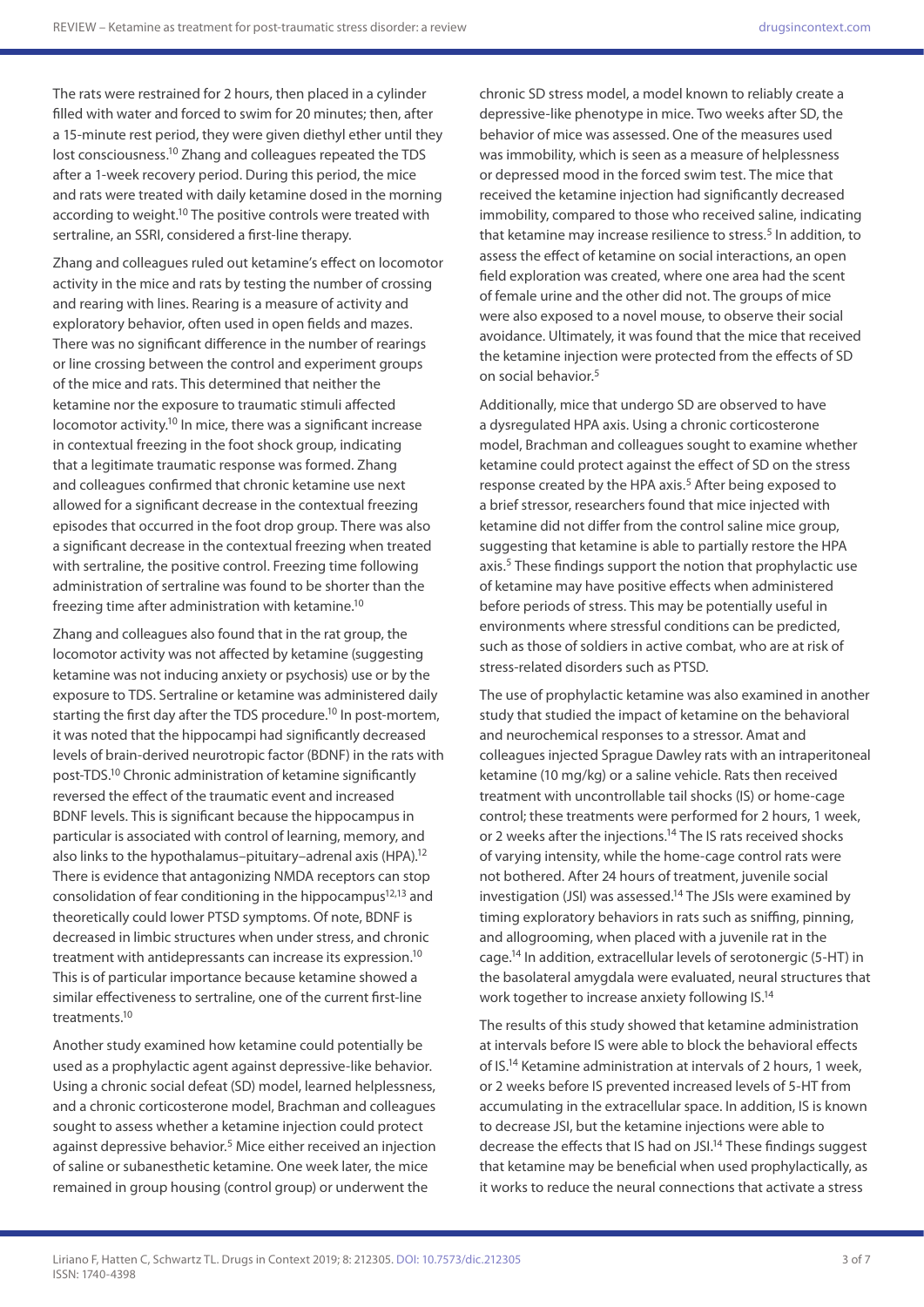response. The benefits of using ketamine prophylactically were also highlighted in the study conducted by Brachman and colleagues.<sup>5</sup>

A human double-blind, randomized controlled trial by Feder and colleagues of 41 chronic PTSD patients also exists.15 Participants were washed out from psychotropic drugs for 2 weeks and then were randomized into treatment with IV ketamine or midazolam using a crossover design. The order of infusion was randomized, and the doses were given 2 weeks apart. After administration, pulse oximetry, pulse and blood pressure, and electrocardiography were measured. Response was monitored during infusion and at intervals after infusion. The primary outcome was PTSD symptom severity 24 hours post-infusion and was assessed with the Impact of Event Scale-Revised (IES-R). The researchers found that IES-R scores were significantly improved with ketamine when compared to midazolam. Seven patients who received ketamine first were found to remain significantly improved at 2 weeks as compared to one patient who received midazolam first.15 Of note, they determined that ketamine was associated with a decrease in comorbid depressive symptoms as well. This is key given that PTSD often presents with patterns of negative thinking and anhedonia. Furthermore, MDD is often comorbid with PTSD.

Several case reports have been published. Womble reported a 26-year-old combat veteran with diagnoses of PTSD and MDD.<sup>16</sup> The patient received ketamine infusion at a rate of 2 L/min. The patient received midazolam as preinduction, and then propofol and lidocaine to establish hypnotic state. Ketamine (35 mg) was next administered. After ketamine, the patient appeared to have acquired a euthymic mood. The patient self-reported a complete reduction of anxiety and depression after infusion from day 1 to day 14. However, at day 14 he began to relapse into a dysphoric state similar to that before infusion.

In another case report, by D'Andrea and colleagues, a 23-yearold veteran with symptoms of PTSD of 6-month duration occurring after a 15-month deployment was treated.17 According to self-report and information provided by his spouse, the patient's symptoms included sleep terrors and nightmares. He frequently sat 'guarding' his home balcony and crashed his car twice in response to gunshots heard during hunting season. In terms of treatment, the patient had been tried on SSRIs, TCAs, SNRIs, valproate, and atypical antipsychotics at therapeutic doses and treatment durations to no avail. He was also tried on many hypnotics including trazodone, zolpidem, quetiapine, diphenhydramine, and prazosin without improvement. He attempted many forms of psychotherapy including eye movement desensitization and reprocessing, exposure therapy, and meditation among others and refused to continue due to increasing emotional distress. He was also hospitalized three times, including two stays at a facility with treatment programs specific to PTSD. He only achieved short-term, incomplete improvement. He was given a 24-hour medication washout and 30 mg IV

propofol followed by 35 mg IV ketamine over 20 minutes.<sup>17</sup> He recovered and experienced only transient nystagmus and visual distortions. He showed an immediate, drastic decrease in dysphoria that led to improved functioning: remission of anxiety and hyperarousal, improved mood to euthymia, normalized sleep without the use of sedatives, and no nightmares. His PTSD Checklist-Military (PCL-M) score decreased from 66 to 29 during this time. His improvement lasted for 15 days, after which he returned to his previous state within the next 24 hours.

A case report by Donoghue and colleagues focused on a pediatric patient: a 7-year-old boy with a history significant of PTSD, reactive attachment disorder, and disruptive behavior disorder who displayed frequent episodes of severe emotional and behavioral outbursts involving destruction of property.18 He was tried on several medications in the past including sertraline, mirtazapine, lorazepam, trazodone, amphetamine, atomoxetine, guanfacine, clonidine, valproate, and hydroxyzine with no significant improvement. He required many hospitalizations and was living in a long-term residential care facility at the time of the case report. The patient received IV ketamine (10 mg) as part of his anesthesia for tonsillectomy. His caregivers in the residential facility noted a significant improvement in his symptoms: decreased intensity and frequency of aggressive behaviors, and improved ability to control his emotions and behavior. When he did become upset, caregivers noted that his emotions did not escalate to the levels before receiving ketamine. The child also was able to speak about his past trauma for the first time. After 13 days, he returned to his baseline of poor emotional dysregulation. The patient underwent a sedated MRI 3 months later during which he received IV ketamine (10 mg). He again displayed improvements in behavior, which lasted 8 days before symptoms returning.

Another study aimed to examine the efficacy of oral ketamine therapy in an outpatient setting for PTSD and depression. Hartberg and colleagues conducted a retrospective analysis, which analyzed the hospital records of patients who received the oral ketamine, to determine whether there was a change in the number and duration of psychiatric hospital admission before and after treatment.<sup>19</sup> Ultimately, it was found that the use of oral ketamine reduced hospital admissions by approximately 70% per patient. There was a significant decrease in both the number of admission and the length of stay in a psychiatric hospital for patients. This study showed that the use of oral ketamine in an outpatient setting may be beneficial for patients with PTSD.

These case reports provide evidence that in both children and adults, there may be ability for ketamine to facilitate a near recovery symptomatically that may last 1–2 weeks. More studies are needed to determine whether there is a difference between ketamine-naïve patients and those who receive multiple doses and to determine if there is an appropriate dosing protocol for this treatment.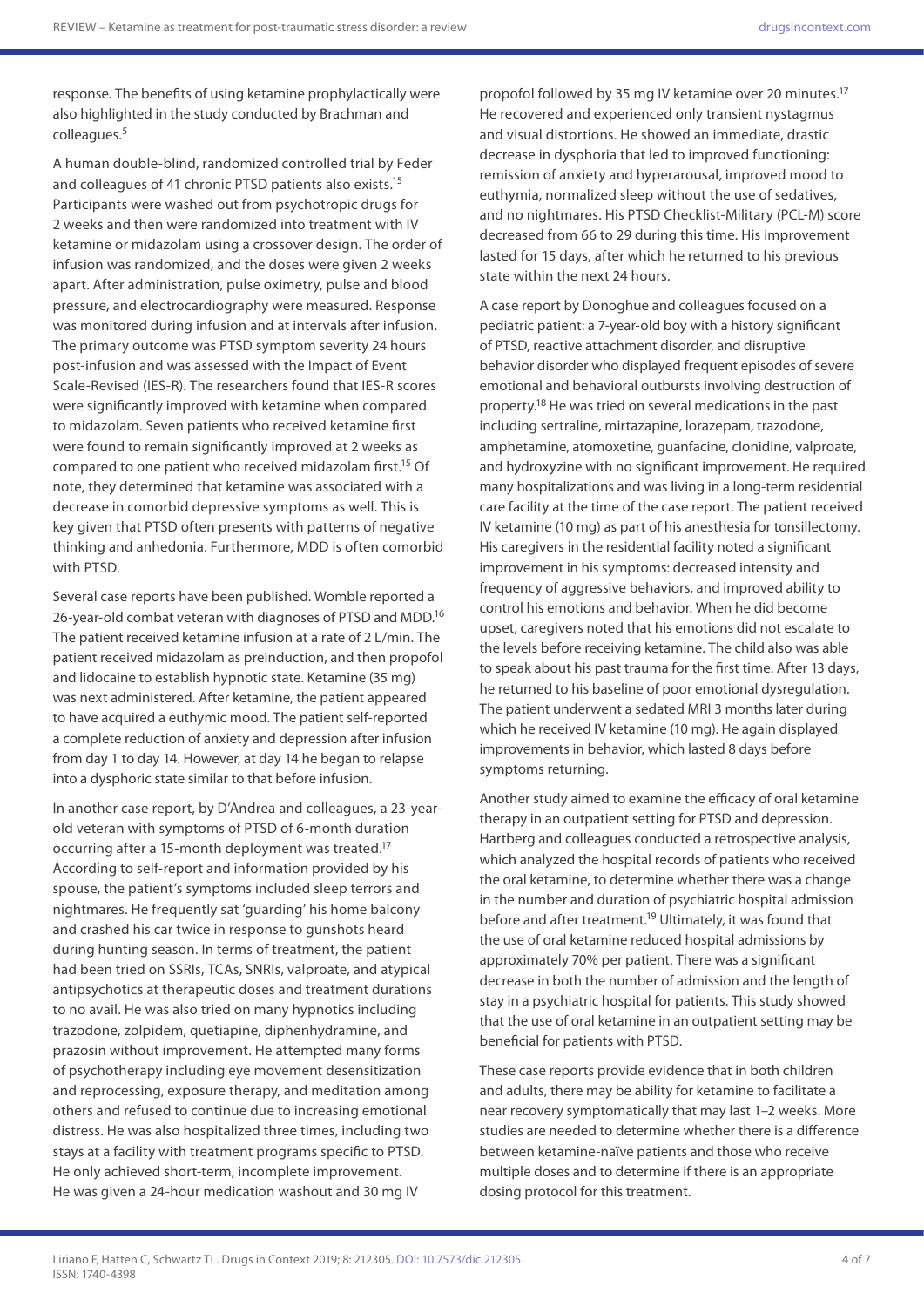## **Safety of ketamine for use in PTSD**

As with any novel use of a medication, it is important to investigate the potential harms from side effects. Ketamine's nature is that it can create a transient dissociative state and has been thought to either facilitate or worsen PTSD in the past.<sup>11</sup> It is a controlled and possibly addicting substance.

One study indicated an increased risk of PTSD in patients receiving ketamine. Schoenberg and colleagues investigated whether ketamine administration would affect PTSD symptoms in accident victims. PTSD symptoms were assessed in accident victims by asking them to rate feelings such as dissociation, re-experiencing, avoidance, and hyperarousal. They used a sample of 56 accident victims and screened them retrospectively for acute stress disorder using the Peritraumatic Dissociative Experiences Questionnaire and for PTSD symptoms occurring 1 year after the accident.<sup>20</sup> Patients received single or fractionated doses of racemic ketamine, S-ketamine, or opioids during ambulance transportation. Patients who received S-ketamine were found to have significantly increased acute symptoms including dissociation, re-experiencing, and avoidance. Those who received racemic ketamine were found to have only slightly increased acute symptoms. Of note, they found that patients who received S-ketamine had significantly elevated symptoms of PTSD, whereas there was no difference in patients who received racemic ketamine and opioids. There were no significant long-term effects in those who received racemic ketamine. The authors concluded that ketamine administration in early trauma can lead to excessive stimulation of the stress-induced glutamate receptors and may lead to stronger dissociative symptoms and amalgamation of traumatic memories. Interestingly, there was a difference in symptomatology between S-ketamine and racemic ketamine. This may indicate that S-ketamine and the S-enantiomers are responsible for the negative psychoactive properties of ketamine.

Another study by McGhee and colleagues utilized the PCL-M to determine the diagnosis of PTSD in patients and aimed to determine the prevalence of PTSD in 603 burn patients during their procedure compared to those who did not.<sup>11</sup> Two hundred completed the PCL-M and 147 underwent at least one procedure. They found that patients receiving ketamine displayed a lower prevalence of PTSD. The reported prevalence was 27% for those receiving ketamine as compared to 46% for those who did not. Those who received ketamine often had more significant injuries and a more complicated course of recovery including longer intensive care unit stays and multiple operations and received more morphine. The amount of morphine received did not correlate to PTSD development. They also found that burn size did not predict PTSD development. They concluded that ketamine does not increase the prevalence of PTSD and may even decrease it.

McGhee and colleagues conducted a follow-up study in 2014.21 This was a retrospective analysis on data collected from patients at the San Antonio Military Medical Center using a sample size of 289 burn victims who received the PCL-M 30 days after injury. The patients were organized into two groups: those who received ketamine (n=189) and those who did not (n=100). As seen in the previous study in 2008, they found that patients who received ketamine had greater injuries based on the total body surface area burned and injury severity score, longer hospital stays, and greater number of surgeries. However, this study found that there was no statistically significant difference in PTSD rates between those who received ketamine and those who did not (24 compared with 26.98% with *p*=0.582), respectively. As the group who received ketamine had greater baseline injuries than the comparison group, and the effects were similar after treatment, this may suggest that ketamine may still play a role in decreasing the prevalence of PTSD. However, possible reasons for failure to find a statistically significant difference may include lack of statistical power, or failure to control for differences in the severity of baseline injury in the participants. Additionally, it would be prudent to compare military and civilian responses to ketamine in the acute setting to determine if confounding factors are at play that have not been recognized as yet.

It is also important to note ketamine's effects on patients with PTSD who received it for PTSD-specific treatment. The randomized controlled trial by Feder and colleagues in 2014 does note some potential side effects.<sup>15</sup> During this study, one patient dropped out after his infusion of ketamine due to its dissociative effects. Three patients in the study were required to be treated with β-adrenergic antagonists due to increased blood pressure (systolic BP over 180 or diastolic BP over 100). Other than these events, the most common side effects in the first 24 hours were blurred vision, dry mouth, restlessness, fatigue, nausea/vomiting, poor coordination, and headache.

In the case report by D'Andrea and colleagues, the only side effects reported were short-term nystagmus and visual distortions.17 In the case report by Donoghue and colleagues, no side effects were reported.<sup>18</sup> In the case report by Womble, the patient reported a headache at the completion of infusion.16

A retrospective study examined the adverse events of patients receiving long-term oral ketamine for both PTSD and treatment-resistant depression in an outpatient setting.<sup>19</sup> A total of 37 patients were examined in the study. The patients received an initial sublingual dose of 0.5 mg/ kg, which was held under the tongue for 2–3 minutes to evaluate for any adverse effects. The dosage was begun at 0.5 mg/kg and then titrated up to 20–50% at each of the following treatments. The final doses ranged from 0.5 to 7.0 mg/kg. The study found that there were no serious adverse events recorded. In addition, there were no medical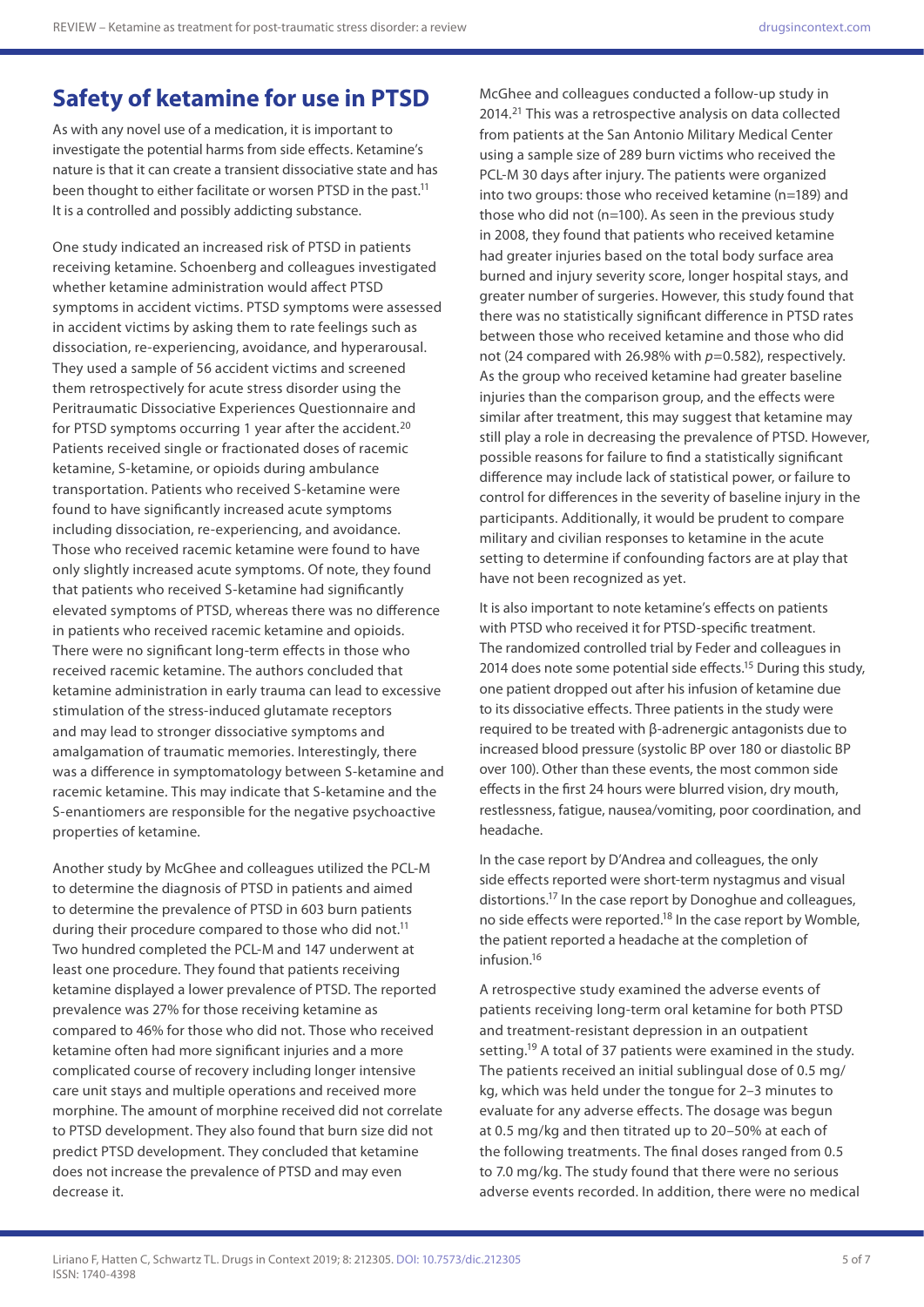emergencies, or psychiatric or psychiatric disturbances noted from ketamine use. There were no reported cases of bladder toxicity, hypertensive, or hypotensive crises. Some mild side effects were lightheadedness, sedation, and dissociative effects, which were often transient and required no further intervention.

Based on the limited data that exist for ketamine as a treatment for PTSD, it appears that there is little risk for routine significant side effects related to its use. Of note, ketamine is associated with few drug interactions such as possible enhancement of the toxic effects of CNS depressants, as well as acting as a strong CYP2C9 inducer and a strong CYP3A4 inhibitor (there are no contraindications to combining it to other psychoactive drugs other than monitoring).15

### **Summary**

PTSD continues to be a problematic psychiatric condition that can be difficult to treat. SSRIs are the first-line treatment, and they are the only pharmaceutical class approved – their use may lead to a reduction in symptoms but, oftentimes, PTSD can be found to be treatment resistant. In addition, there are many patients who have participated in trials of SSRIs as well as many other psychoactive drugs without complete remission. Atypical antipsychotics such as quetiapine and

risperidone are sometimes used clinically to control these symptoms. Benzodiazepines are used at times as well, but with caution as individuals suffering from PTSD are at heightened risk for addiction.22 Prazosin is used regularly now to combat nightmares, which contribute to the insomnia but may not lower other PTSD symptoms. Some are supplemented with psychotherapy and hospitalization but to no avail.

Given this, novel treatments are needed for PTSD. One such treatment could be ketamine. As noted, there exists some hesitation for its use based on the fact that it may cause transient dissociation; however, more recent studies suggest that this may not be as frequent as previously thought. Based on the limited data in the form of animal studies, a randomized controlled trial, and case reports, ketamine has been shown to result in a near complete resolution of symptoms over the short term and seems to have similar findings to the use of ketamine in MDD. These clinical improvements are immediate and last well beyond the half-life of ketamine but unfortunately are transient lasting 1–2 weeks. It is thought that upregulating BDNF and antagonizing NMDA serve to reverse some of the damage caused by chronic stress. With more investigation, ketamine may prove to be a viable tool in treating PTSD for those who fail more conventional treatments.

**Contributions:** All authors contributed equally to the preparation of this review. All named authors meet the International Committee of Medical Journal Editors (ICMJE) criteria for authorship for this article, take responsibility for the integrity of the work as a whole, and have given their approval for this version to be published.

**Disclosure and potential conflicts of interest:** The authors declare that they have no conflicts of interest. The International Committee of Medical Journal Editors (ICMJE) Potential Conflicts of Interests form for the authors are available for download at [http://www.drugsincontext.](http://www.drugsincontext.com/wp-content/uploads/2019/03/dic.212305-COI.pdf) [com/wp-content/uploads/2019/03/dic.212305-COI.pdf](http://www.drugsincontext.com/wp-content/uploads/2019/03/dic.212305-COI.pdf)

**Acknowledgements:** Felix Liriano is a third year medical student.

**Funding declaration:** There was no funding associated with the preparation of this article.

**Copyright:** Copyright © 2019 Liriano F, Hatten C, Schwartz TL. Published by Drugs in Context under Creative Commons License Deed CC BY NC ND 4.0, which allows anyone to copy, distribute, and transmit the article provided it is properly attributed in the manner specified below. No commercial use without permission.

**Correct attribution:** Copyright © 2019 Liriano F, Hatten C, Schwartz TL. <https://doi.org/10.7573/dic.212305>. Published by Drugs in Context under Creative Commons License Deed CC BY NC ND 4.0.

**Article URL:** <https://drugsincontext.com/ketamine-as-treatment-for-post-traumatic-stress-disorder:-a-review>

**Correspondence:** Thomas L Schwartz, Psychiatry Department, SUNY Upstate Medical University, 713 Harrison Street, Syracuse, NY 13210, USA. [schwartt@upstate.edu](mailto:schwartt@upstate.edu)

**Provenance:** submitted; externally peer reviewed.

**Submitted:** 25 January 2017; **Peer review comments to author:** 16 May 2017; **Revised manuscript received:** 21 February 2019; **Accepted:** 27 February 2019; **Publication date:** 8 April 2019.

**Drugs in Context** is published by BioExcel Publishing Ltd. Registered office: Plaza Building, Lee High Road, London, England, SE13 5PT.

BioExcel Publishing Limited is registered in England Number 10038393. VAT GB 252 7720 07.

For all manuscript and submissions enquiries, contact the Editor-in-Chief [gordon.mallarkey@bioexcelpublishing.com](mailto:gordon.mallarkey@bioexcelpublishing.com)

For all permissions, rights and reprints, contact David Hughes [david.hughes@bioexcelpublishing.com](mailto:david.hughes@bioexcelpublishing.com)